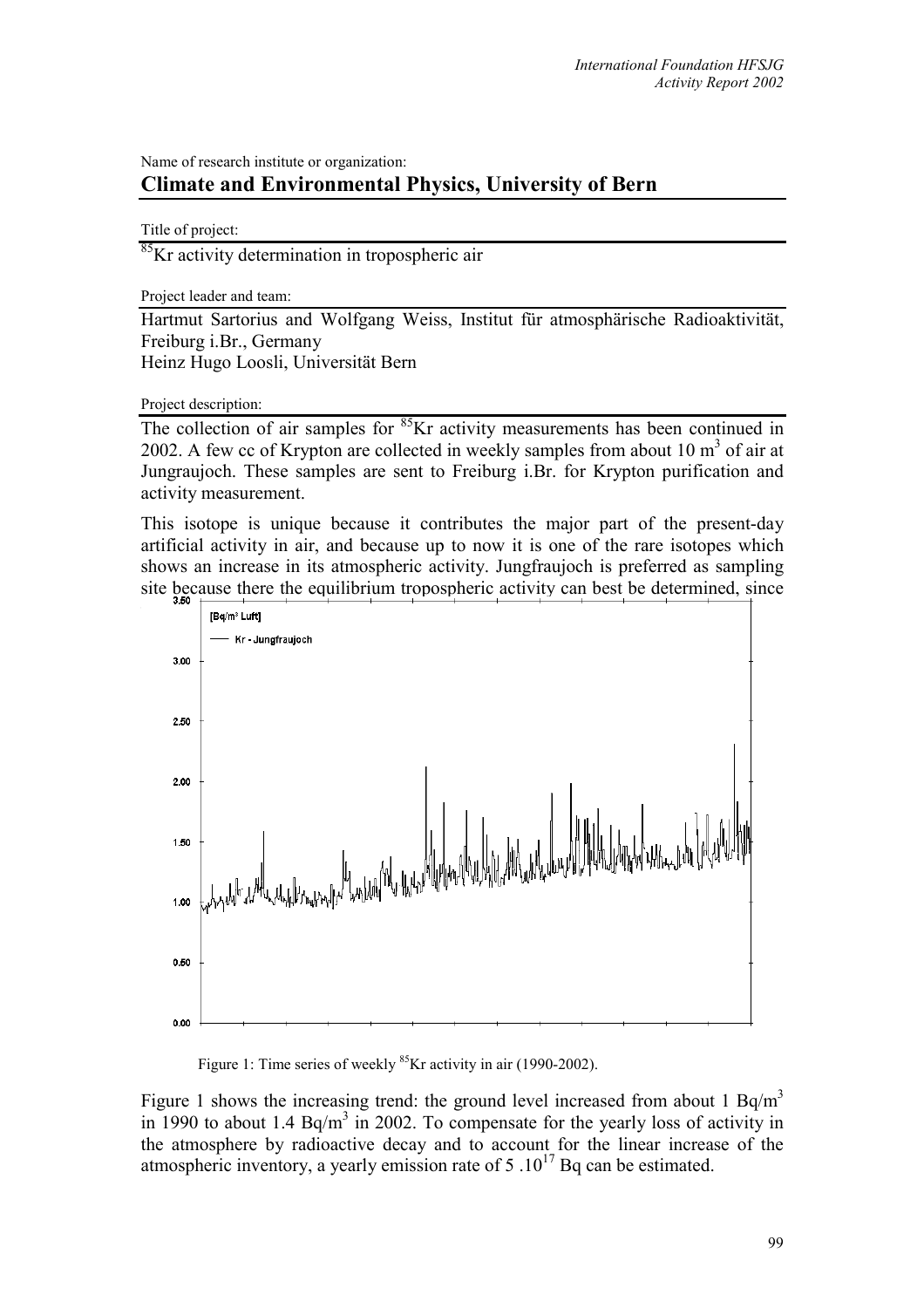Superimposed are irregular spikes of higher activity, when air masses from a reprocessing plant reaches Jungfraujoch without enough dilution with uncontaminated air. These spikes are visible in Figure 1 and also in more detail for the last two years in Figure 2. In Figure 2 activity values are compared from three sampling sites with different altitudes above sea level. From the measurements it is obvious that increased levels are lower at Jungfraujoch (3500m) than at Schauinsland (1000m) and Freiburg i.Br. (200m) and that at Jungfraujoch the frequency of increased levels is lower.



Figure 2: Comparison of <sup>85</sup>Kr activities in Krypton extracted at three different altitudes above sea level.

In the week from August 12 to 19, 2002, also at Jungfraujoch a relatively high activity of 2,3 Bq/m<sup>3</sup> +/- 0,2 % has been measured. To determine the origin of this activity, backward trajectories have been used twice per day. They clearly show that in this week some sea level air from Great Britain reached Jungfraujoch, indicating Sellafield as origin of the excess  $85$ Kr activity.

## Key words:

Krypton, <sup>85</sup>Kr, radioactivity in air, reprocessing plants

Internet data bases:

Collaborating partners/networks:

Scientific publications and public outreach 2002:

Sartorius, H., W. Weiss, and H.H. Loosli: 10 years of  ${}^{85}$ Kr Results on Samples from Jungfraujoch, and still it is very interesting, Workshop on 'Atmospheric Research at the Jungfraujoch and in the Alps', Davos, 20 September 2002, Swiss Academy of Sciences SAS, 56-57, 2002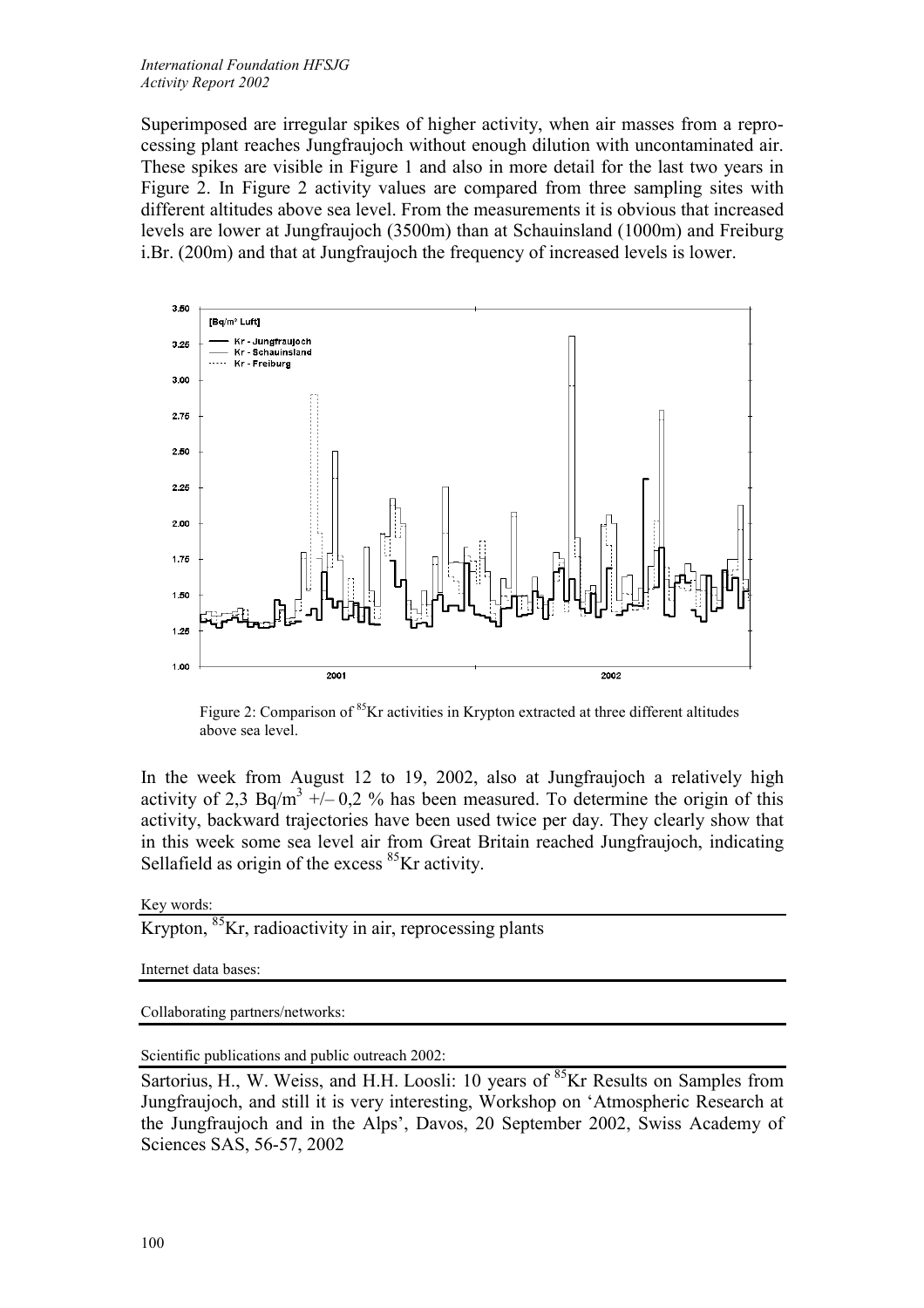Address:

Climate and Environmental Physics Physikalisches Institut Universität Bern Sidlerstrasse 5 CH-3012 Bern

Contacts: H.H. Loosli [loosli@climate.unibe.ch](mailto:loosli@climate.unibe.ch)

[http://www.climate.unibe.ch](http://www.climate.unibe.ch/)